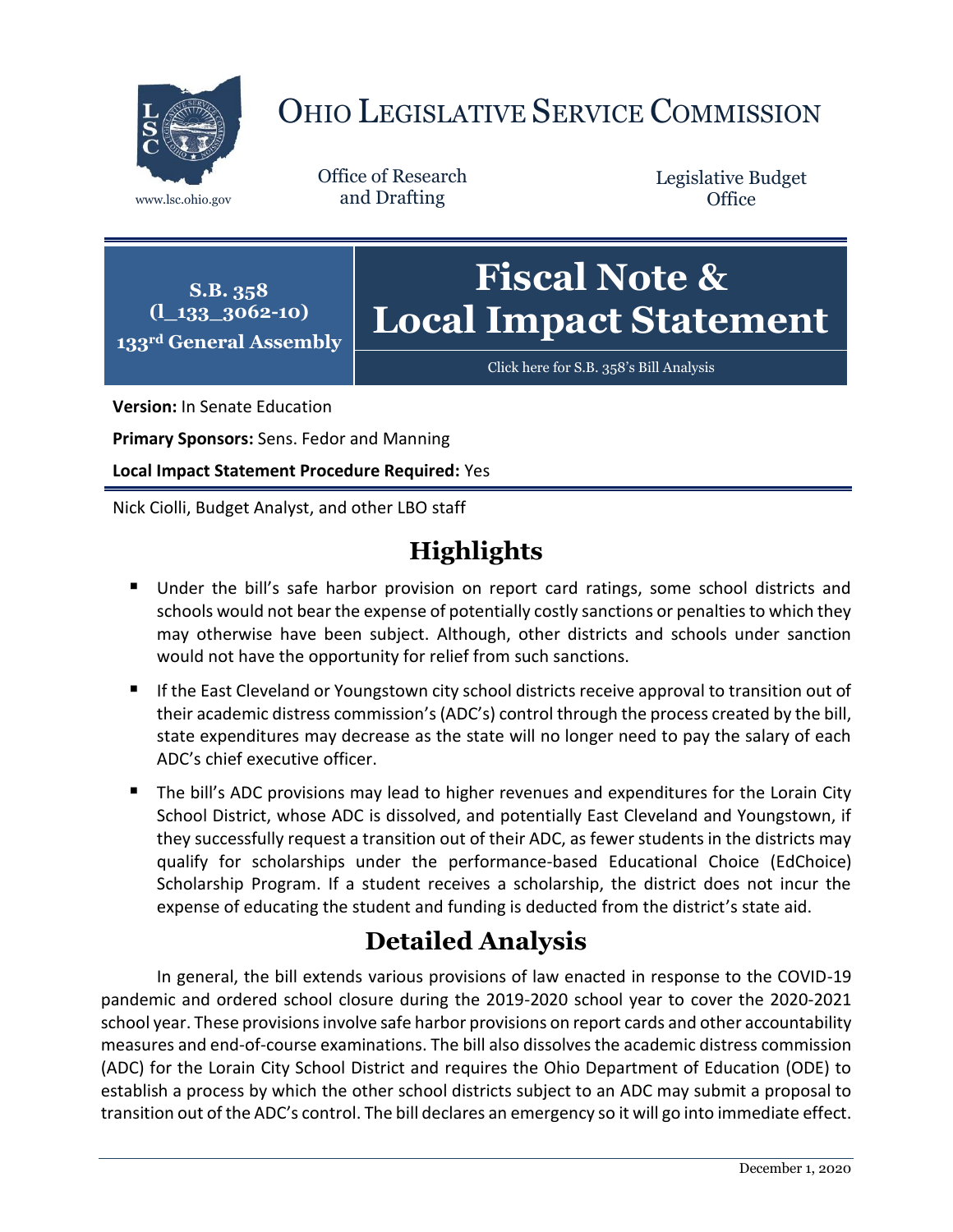### **Safe harbor provisions**

#### **Report cards**

The bill prohibits ODE from publishing state report card ratings and assigning overall or component letter grades on the state report cards for the 2020-2021 school year and prohibits any report card ratings for this school year from being considered in determining whether a district or school is subject to sanctions or penalties. Although, while the bill prohibits the publishing of ratings and assignment of overall and component letter grades, it specifies that ODE is still required to report any performance data that it has for schools and districts by September 15 each of those years, as under current law. H.B. 166 appropriates \$7.6 million from the GRF in FY 2021 for the administration of the state's accountability system and report cards, the majority of which is used to contract with SAS Institute, Inc. for the production of value-added reports.

Effectively, until the release of 2022-2023 school year report cards, those for the 2018-2019 school year will be the most recent used for provisions and programs dependent on report card grades (while the report cards resume for the 2021-2022 school year, the bill freezes sanctions through the 2022-2023 school year). Thus, the bill prevents some schools and districts from beginning to be subject to potentially costly state sanctions for low performance, including the creation of academic distress commissions (ADCs), state interventions for school improvement purposes, designation of buildings for the EdChoice Scholarship Program, 1 locations of start-up community schools, community school closure provisions, community school restrictions with respect to sponsor changes, and other school restructuring requirements. On the other hand, districts and schools that were on track to improve their report card grades may be subject to such sanctions longer than they otherwise would have.

#### **Third-grade reading guarantee, graduation, and other adjustments**

In addition to safe harbor from report card-related sanctions, the bill prohibits schools from retaining a student in the third grade under the third-grade reading guarantee based on reading performance in the 2020-2021 school year unless the principal of the student's school and the student's reading teacher agree that the student is reading below grade level and not prepared to be promoted to fourth grade. Similarly, until September 30, 2021, the bill requires schools and districts to grant a diploma to any student in the twelfth grade or who was on track to graduate this year (regardless of grade) but has not completed the requirements as long as the student's principal, in consultation with teachers and counselors, determines that the student has successfully completed the high school curriculum or the student's individualized education program.

#### **Community school sponsors**

The bill prohibits ODE from issuing any community school sponsor ratings for the 2020-2021 school year, extending a provision in effect for the 2019-2020 school year. Additionally, the bill creates a safe harbor period from sponsor penalties and sanctions based on the absence of ratings for the 2019-2020 and 2020-2021 school years. Instead, ratings from previous and subsequent years will be considered.

 $\overline{a}$ 

<sup>&</sup>lt;sup>1</sup> This provision may conflict with the recently enacted S.B. 89 of the 133<sup>rd</sup> General Assembly, which modifies student eligibility criteria for first-time performance-based EdChoice scholarships beginning with the 2021-2022 school year. The result is uncertain.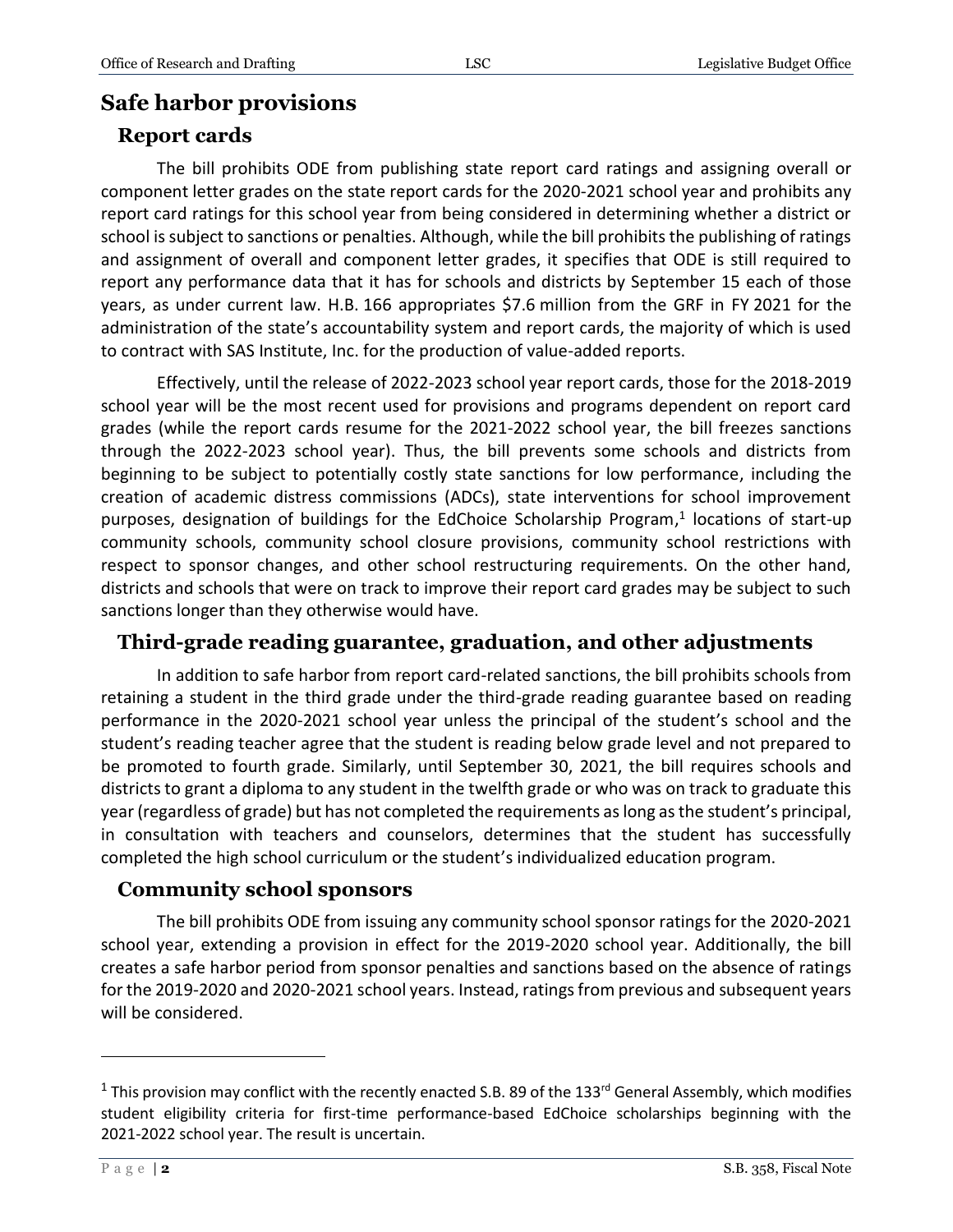This may prevent some sponsors, which include school districts, educational service centers (ESCs), and other nonprofit organizations, who would otherwise have received ratings of "ineffective" or "poor" for the 2019-2020 or 2020-2021 school years from having sponsorship authority revoked. Sponsorship authority is revoked, subject to an available appeals process, for sponsors that receive a poor rating or three consecutive ineffective ratings. Since no schools will lose sponsorship authority due to ratings for the 2019-2020 and 2020-2021 school years, the administrative costs of ODE's Office of School Sponsorship, may decrease. The Office of School Sponsorship is authorized to take over sponsorship for a school having a sponsor rated as "poor" or "ineffective" for three consecutive years until the school finds a new sponsor. The Office's operations are financed by a sponsorship fee of up to 3% of each sponsored school's operating revenue.

On the other hand, some sponsors may not be able to newly take advantage of certain incentives for "effective" or "exemplary" ratings. For example, entities with an overall rating of "exemplary" or "effective" for at least three consecutive years are evaluated by ODE once every three years, instead of annually. Entities with an overall rating of "exemplary" for at least two consecutive years may sponsor an unlimited number of schools with no territorial restrictions and also receive exemptions from certain requirements on contracts with ODE and the sponsored schools.

#### **Testing administration**

#### **End-of-course examinations**

H.B. 164 of the 133<sup>rd</sup> General Assembly generally allowed students to substitute a final course grade for an end-of-course examination grade in the event the examination for the 2019-2020 school year was cancelled due to the COVID-19 pandemic. The bill extends this provision to cover the 2020-2021 school year and qualifying students, who are defined as meeting the following criteria:

- $\blacksquare$  The student is being quarantined;
- The student cannot attend school or another testing location outside the home because the student or a family member is medically compromised;
- The student's geographic area is subject to an order requiring all persons remain in their residence; or
- **The student is receiving remote instruction up to and through an assessment deadline and** the assessment cannot be administered remotely.

Specifically, students scheduled to take or retake an end-of-course examination in the 2020-2021 school year, but do not do so because the administration of that examination is cancelled, or qualifying students, may use a final course grade to satisfy graduation requirements prescribed under continuing law in lieu of an examination score. The bill allows students to take the relevant end-of-course examination in a subsequent year if they so choose. Thus, the bill may increase a school district or other public school's administrative workload to inform and advise students of their options. It also may decrease state test costs by reducing the number of students that take or retake in a subsequent school year an end-of-course examination for a course taken during the 2020-2021 school year. The table below shows the bill's designated achievement levels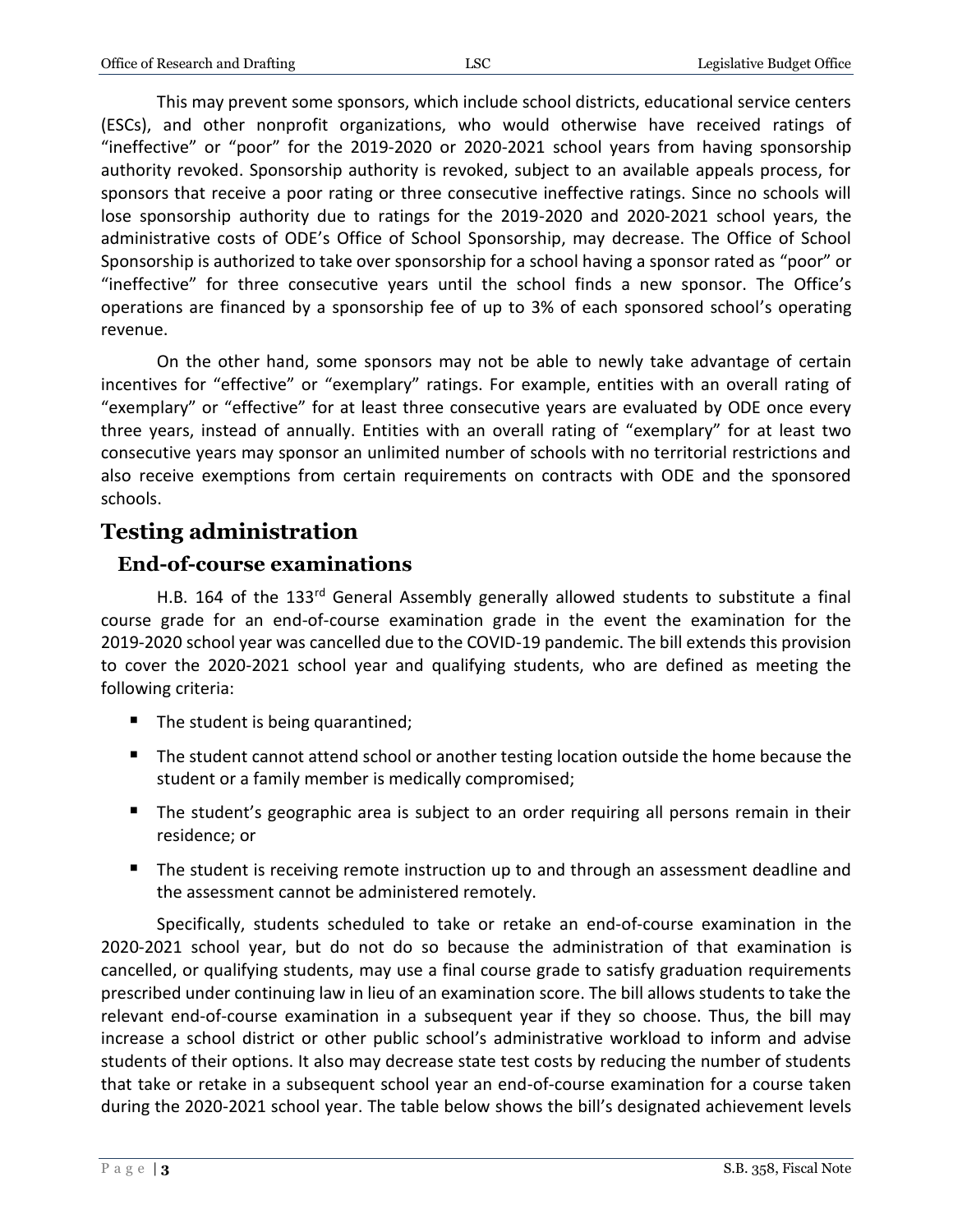| 2019-2020 and 2020-2021 School Year Final Course Grade and<br><b>End-of-Course Examination Equivalent Achievement Levels</b> |                                                                         |
|------------------------------------------------------------------------------------------------------------------------------|-------------------------------------------------------------------------|
| <b>Final Course Grade</b>                                                                                                    | <b>End-of-Course Examination</b><br><b>Performance Level Equivalent</b> |
| A                                                                                                                            | Advanced                                                                |
| R                                                                                                                            | Accelerated                                                             |
|                                                                                                                              | Proficient                                                              |
|                                                                                                                              | Basic                                                                   |
| F                                                                                                                            | Limited                                                                 |

Any grades "C" or higher are deemed equivalent to a competency score for purposes of graduation requirements. For pass-fail courses, the bill specifies that failure is equivalent to an "F" grade and limited level of skill, while passing is equivalent to a level of skill that the student's district or school determines, though a pass designation is equivalent to a competency score.

#### **Testing exemptions**

The bill prohibits students from being excluded from their district's 2021-2022 school year enrollment for funding purposes or deemed ineligible for any scholarships solely because the student was not administered an assessment.

#### **Academic distress commissions**

The bill dissolves any academic distress commission (ADC) for a school district that received a "D" or higher report card grade for the 2018-2019 school year and requires the ADC to transition operational, managerial, and instructional control back to district board of education. This provision applies to the Lorain City School District. Under the bill's transition period, a district remains under the ADC's control until May 30, 2021. Additionally, ODE is required to pay the remainder of the chief executive officer's contract upon the ADC's dissolution. The chief executive officer (CEO) compensation for each ADC is approximately \$350,000 annually. ADC CEO compensation is supported by the state through an earmark of GRF line item 200550, Foundation Funding, in the ODE budget.

The bill also requires ODE to establish a process by which a school district subject to an ADC may submit a proposal to transition out of the ADC's control. ODE's administrative costs may increase to create the transition process and support a committee established by the bill, consisting of the Governor and the chairpersons of the House and Senate primary and secondary education committees, to review proposals. Districts choosing this option must describe their academic progress and provide a rationale for the requested transition. The East Cleveland City School District and Youngstown City School District are the other two districts subject to an ADC. The bill requires the committee to review the proposal and permits it to use additional data from the 2019-2020